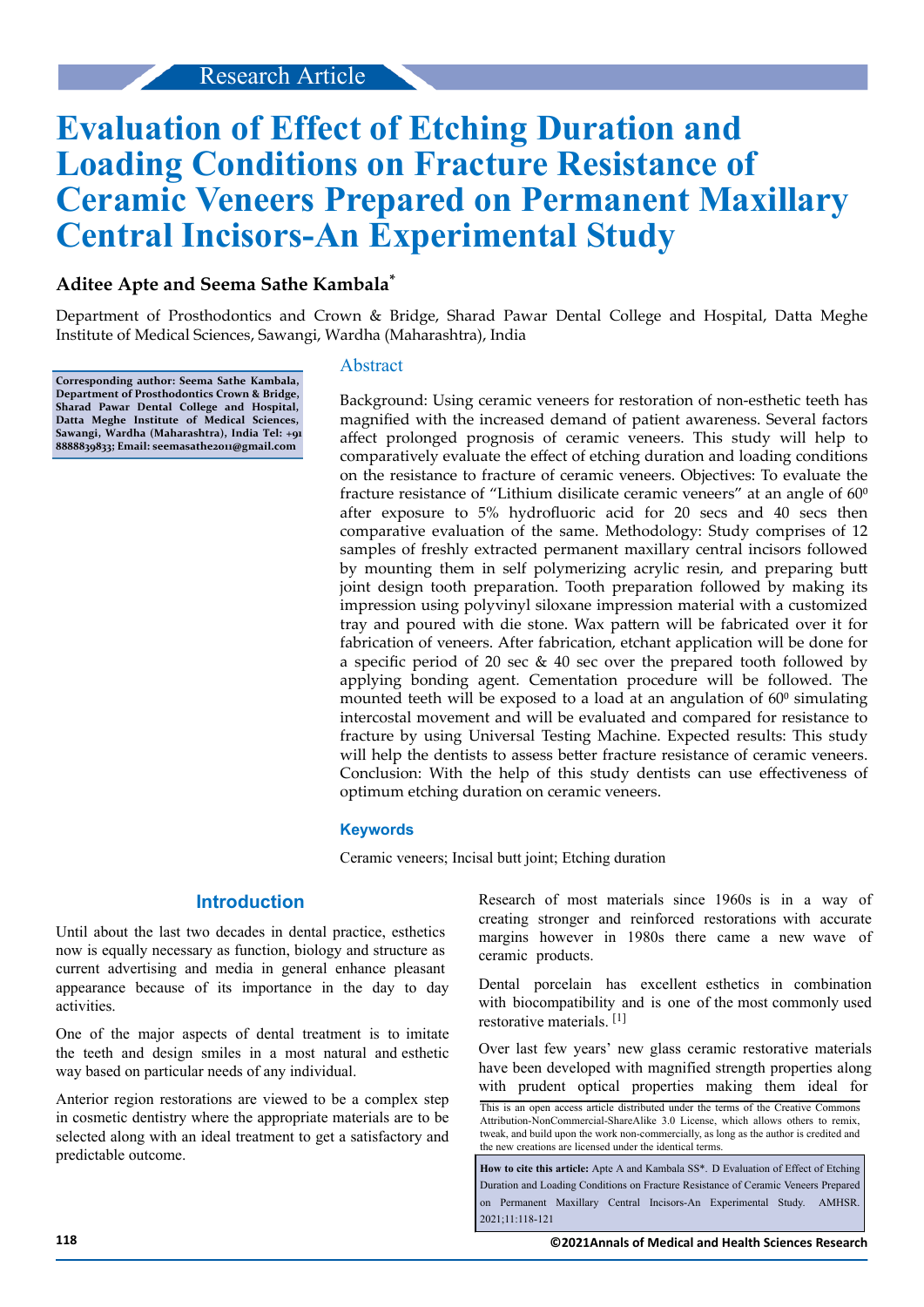fabrication of esthetic veneers and crown. Ceramic veneers are the routine conservative esthetic treatment of abnormally formed, malaligned, discolored; traumatized, fractured and worn anterior teeth are selected to give exemplary esthetics. The structure of veneering ceramic has been stated as an amorphous and glass matrix comprises a random network of cross-linked silica in a tetrahedral arrangement which is inbuilt in different amounts of non-dissolved feldspar and reinforcement crystals like lithium disilicate. [2] All-ceramic restorations gained popularity because of its improved physical and esthetic properties and clinical success. [3]

Several factors govern the ceramic restoration's accomplishment clinically like preparation design, constituents of the material and its cementing procedure. Combination of etching to be done with hydrofluoric acid succeeded by silane coupling agent achieves ideal bonding to "lithium disilicate glass ceramic". [4] So, by considering this aspect of ceramics, present study is planned for evaluation of effect of etching duration with loading conditions on fracture resistance of ceramic veneers.

Restoration of anterior teeth that are non-esthetic has always faced a difficulty in practice for dental practitioner. The use of ceramic laminate veneers for restoration of teeth that are non-esthetic has magnified with the growing demand of awareness of patient. There are several factors affecting prolonged prognosis of the ceramic veneers like selection of case, surface of tooth, design prepared, thickness of material, laboratory veneers fabrication, cementation material and functional and para functional situations. [5] After viewing literature various studies have been conducted with the above mentioned aspects, but till now no study has been conducted to see the result of comparative evaluation of the mentioned features.

Ceramic veneers have become a popular treatment modality due to their conservative and esthetic nature and clinical performance. <sup>[6]</sup> All-ceramic systems have expanded their range of indications in almost all the areas of fixed restorative dentistry. [7] So this present study will help to comparatively evaluate the effect of etching duration and loading conditions on resistance to fracture of ceramic veneers.

## **Aim**

To evaluate the effect of the etching duration and loading condition on fracture resistance of ceramic veneers prepared on permanent maxillary central incisors

# **Objective**

- To evaluate the fracture resistance of Lithium disilicate ceramic veneers at an angle of  $60^{\circ}$  after exposure to  $5\%$ hydrofluoric acid for 20 sec.
- To evaluate the fracture resistance of Lithium disilicate ceramic veneers at an angle of  $60^{\circ}$  after exposure to  $5\%$ hydrofluoric acid for 40 sec.

• Comparative evaluation of the fracture resistance of Lithium disilicate ceramic veneers at an angle of 60<sup>°</sup> after exposure to 5% hydrofluoric acid for 20 sec and 40 sec.

# **Material and Methods**

This is an experimental type of study.

Duration-2 years

Sample size-6 PER GROUP

Statistical analysis-

Statistical analysis will be done by using response analysis Student's unpaired t- test, Student's paired t-test and Chi square test. The software using the analysis will be SPSS 24.0 version and  $p < 0.05$  is considered as the level of significance

Formula-

Sample size formula for difference between two means:



Where,

Zα is the level of significance at 5% *i.e.* 95%

Confidence interval=1.96

 $Z\beta$  =Power of the test=80%=0.84%

 $\delta$ 1=SD of fracture load values in subgroup [1A=39.08]

 $\delta$ 2 = SD of fracture load values in subgroup [1B=41.80]

$$
n = \frac{(1.96 + 0.84)^{2} \left[ \frac{39.08^{2} + 41.80^{2}}{1} \right]}{(409.50 - 341.14)^{2}}
$$

 $=$  5.49

=6 patients needed in each group

Formula Reference:

VK Chadha, Sample Size Determination in Health Studies, NTI Bulletin, 2006,42/3 and 4,55-62. <sup>[8]</sup> [Figure 1]



**Figure 1:** Study design.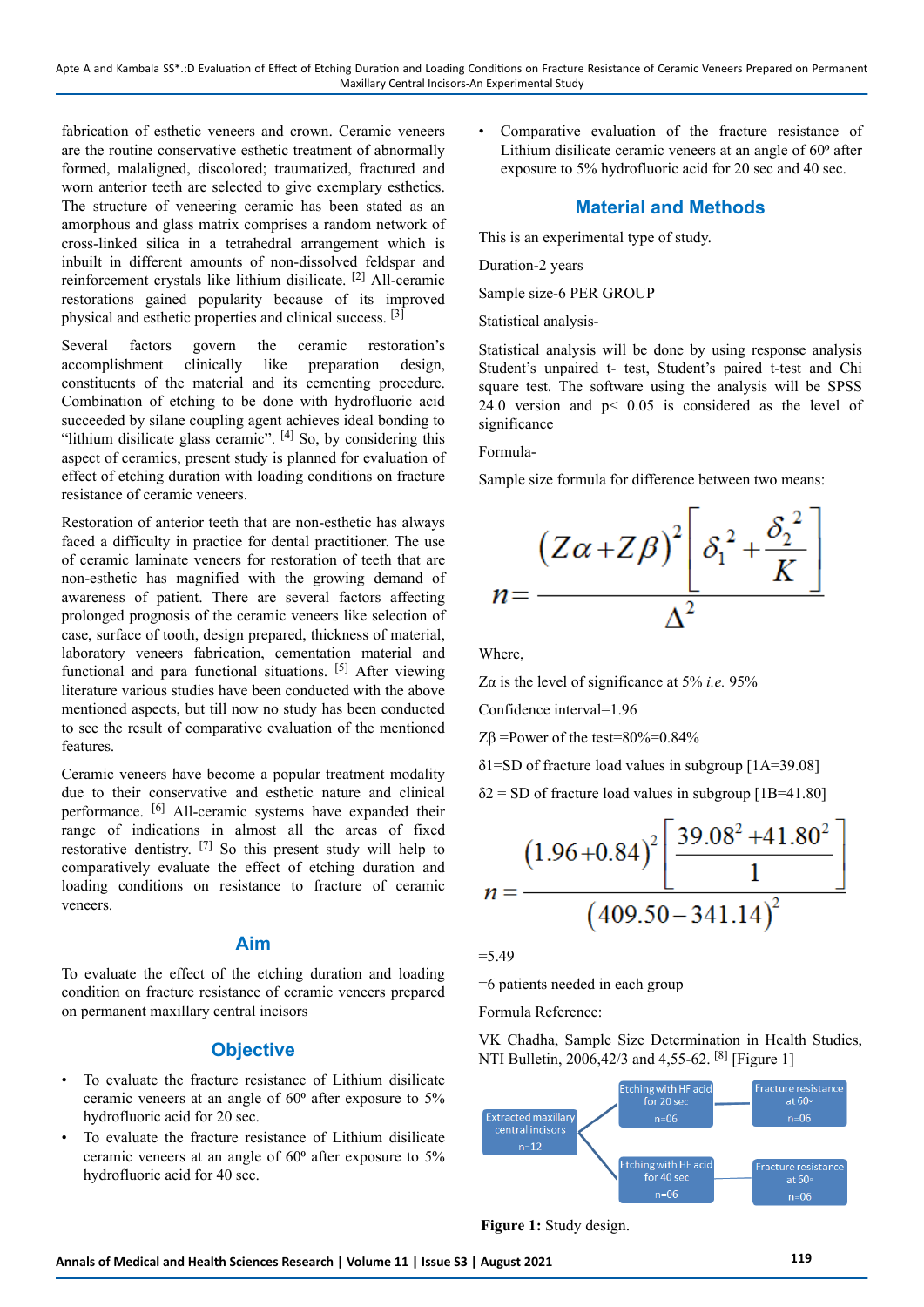#### **Inclusion criteria**

- Freshly extracted permanent maxillary central incisors with proper morphology of the tooth.
- The teeth should be caries free.

# **Exclusion criteria**

Restored, fractured, deciduous teeth and teeth with fluorosis.

Data collection tools-Universal testing machine with which fracture resistance of ceramic veneers can be calculated.

## **Materials required**

- E-Max Lithium dislocate ingots
- **Etchant**
- Bonding agent
- Polyvinyl siloxane impression material
- Light body impression material
- Phosphate bonded investment material
- Self-polymerizing acrylic resin

## **Equipment required**

- Custom made metallic mold
- **Surveyor**
- Universal testing machine
- Custom made impression tray

## **Methodology**

This is an in vitro study, which will be conducted in Department of Prosthodontics, Sharad Pawar Dental College, Sawangi (Meghe), Wardha.

It will be comprising of 12 samples of freshly extracted permanent maxillary central incisors. A customized stainless steel mould in two-piece will be used for fabricating resin blocks of standard size in which mounting of the specimen will be done.

Proper positioning of the specimen and mould will be done with the help of a surveyor followed by mixing of self-cure acrylic resin powder with its liquid and ultimately pouring it around the tooth specimen till the mould is filled completely.

Mounting of the extracted permanent maxillary central incisors in self polymerizing acrylic resin will be done, followed by butt joint design tooth preparation for partial veneers. The tooth will be prepared and its impression will be made using polyvinyl siloxane impression material with a customized tray and poured with die stone and wax pattern will be made over it for fabrication of veneers with E-max lithium disilicate material.

Samples will be divided in two groups:

Group A-Etching to be done with Hydrofluoric acid for 20 sec

Group B-Etching to be done with Hydrofluoric acid for 40 sec

After fabrication of the veneers, application of etchant will be done for a specific pre decided durations that is 20 sec and 40 sec over the prepared extracted tooth followed by applying bonding agent and cementation procedure. Ultimately the mounted teeth will be exposed to a load at an angulation of  $60<sup>o</sup>$  simulating intercuspal movement and will be comparatively evaluated for etching duration and loading conditions on fracture resistance by using universal testing machine.

# **Expected Outcomes/Results**

The expected outcome is that the clinicians will have a better idea about the time of exposure that should be carried out in order to achieve better fracture resistance of ceramic veneers at the loading condition of 60°.

# **Discussion**

Lucas Villaca Zogheib et al. carried out a study where they examined different effectiveness of etching time on roughness and flexural strength of glass ceramic that is lithium disilicate based. Specimens were taken as ceramic bars (16mm x 2mm x 2mm) produced from blocks of ceramic. Polishing of all specimens was done and cleaned sonically with distilled water. They divided the specimens into five groups randomly in which A Group was control group, B Group to E gone under surface treatment with 4.9% hydrofluoric acid for various etching durations: 20s, 60s, 90s, 180s respectively. Etched surfaces were observed with the help of scanned electron microscopy. They concluded that the increased HF acid etching time showed an effect on rough surface and the flexural strength of "lithium disilicate based glass ceramic". [2]

Burcin Akogul et al in 2010 carried out a study on 75 central incisors which were extracted and divided according to five preparation designs as 2mm reduction of incisal surface completely in the enamel, 4mm reduction of incisal surface completely in the enamel, 2mm reduction of incisal surface completely in the dentin, 4mm reduction of incisal surface completely in the dentin and teeth that are not restored, control as intact teeth and came to a conclusion that preparation of ceramic veneers completely in dentin with 4mm reduction of incisal surface gave less fracture loads than with 2 mm reduction of incisal surface. [3]

Rontani et al in 2017 carried out a study in which they evaluated the effect of various concentration of hydrofluoric acid in association with different etching durations onto resin cement's strength to bond to a "lithium disilicate glass ceramic" and concluded that minimum hydrofluoric acid concentration of 5% and proper bond with lithium disilicate ceramic is made in time of 20secs. [4]

Aman Arora et al in 2017 conducted a study in which they evaluated the effectiveness of the incisal butt joint and the incisal overlap design under loading conditions that is  $125^\circ$ and  $60^{\circ}$  on the resistance to fracture of ceramic veneers,  $125^{\circ}$ simulating protrusive and  $60<sup>o</sup>$  simulating intercuspal